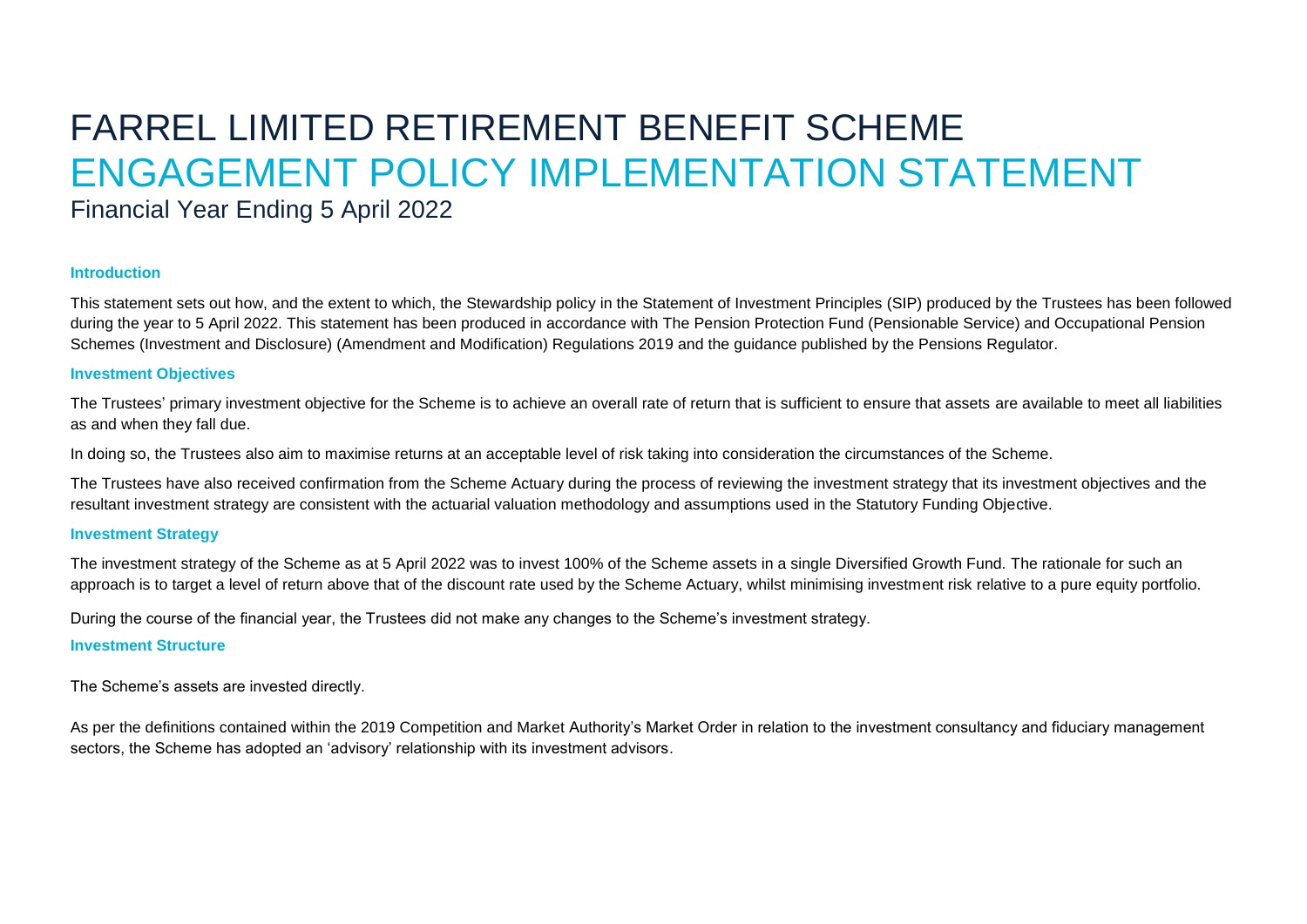#### **Statement of Investment Principles**

The Scheme's SIP was last updated in September 2020. The changes made to the Statement reflected the regulatory requirements that were introduced aimed at strengthening Trustees' investment duties in relation to ESG and stewardship and arrangements with their investment Managers.

#### **Policy on ESG, Stewardship and Climate Change**

The Trustees understand that they must consider all factors that have the potential to impact upon the financial performance of the Scheme's investments over the appropriate time horizon. This includes, but is not limited to, environmental, social and governance (ESG) factors.

The Scheme's assets are invested in a single pooled investment vehicle, the Baillie Gifford Diversified Growth Fund. Given the value of the Scheme's invested assets, relative to the total value of the Fund's assets, the Trustees recognise that they have limited ability to directly influence the ESG policies adopted by Baillie Gifford. The Trustees have considered Baillie Gifford's policies and believe that these are consistent with their own. If the Trustees views change, or Baillie Gifford change its approach, the Trustees will review the appointment of Baillie Gifford to ensure its continued appropriateness.

#### **Engagement**

Baillie Gifford is invited to attend each Trustee meeting to provide an investment update. However, the Trustees did not engage with Baillie Gifford directly on ESG or Stewardship issues.

The Trustees have reviewed and will continue to monitor the ESG policies of their investment manager. The Trustees have noted that the investment manager considers ESG risks within their investment due diligence processes and take the view that proper management of ESG risks leads to better long term outcomes for all stakeholders.

#### **Voting Activity**

As the Scheme is invested in a single pooled investment vehicle, it has no direct relationship with the underlying companies in which it invests. Therefore, the Trustees do not have voting rights in relation to the Scheme's investments. The Trustees have concluded that the decision on how to exercise voting rights should be left with their investment managers, who will exercise these rights in accordance with their published corporate governance policy. The Trustees will take the decisions and actions of the investment manager(s) into account when considering selection and/or retention of managers.

Over the Scheme year, the Trustees have not been asked to vote on any specific matters and have therefore not cast any votes.

Nevertheless, Appendix 1 of this Statement sets out a summary of the key voting activity of the pooled fund in which the Scheme's assets are invested.